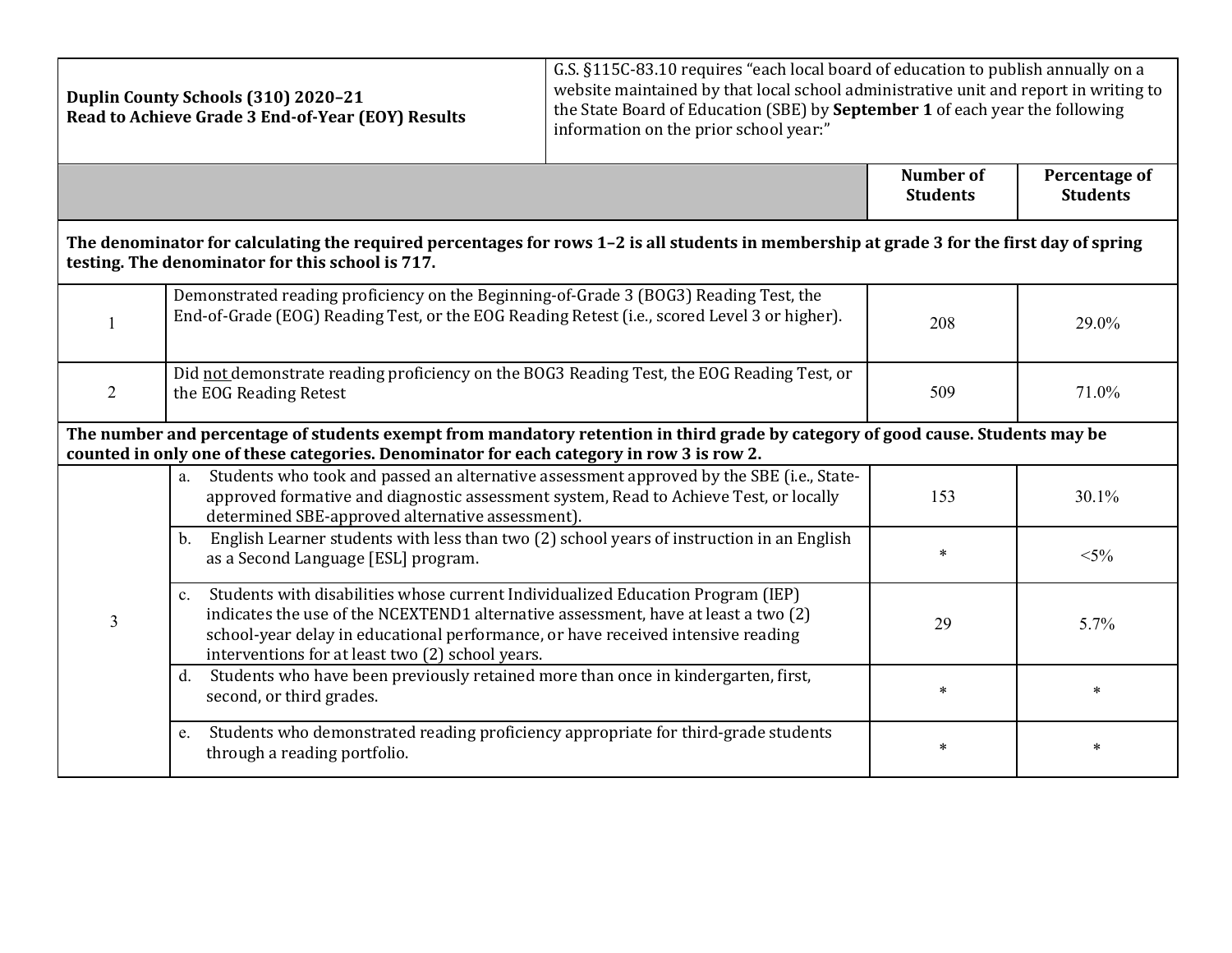| Duplin County Schools (310) 2020-21<br>Read to Achieve Grade 3 End-of-Year (EOY) Results                                                                                                            |                                                                                                                                                                                                                                                                                                                                                                                                                                                       | G.S. §115C-83.10 requires "each local board of education to publish annually on a<br>website maintained by that local school administrative unit and report in writing to<br>the State Board of Education (SBE) by September 1 of each year the following<br>information on the prior school year:" |                                     |                                  |  |  |
|-----------------------------------------------------------------------------------------------------------------------------------------------------------------------------------------------------|-------------------------------------------------------------------------------------------------------------------------------------------------------------------------------------------------------------------------------------------------------------------------------------------------------------------------------------------------------------------------------------------------------------------------------------------------------|-----------------------------------------------------------------------------------------------------------------------------------------------------------------------------------------------------------------------------------------------------------------------------------------------------|-------------------------------------|----------------------------------|--|--|
|                                                                                                                                                                                                     |                                                                                                                                                                                                                                                                                                                                                                                                                                                       |                                                                                                                                                                                                                                                                                                     | <b>Number of</b><br><b>Students</b> | Percentage of<br><b>Students</b> |  |  |
| The denominator for calculating the required percentages for rows 4 and 6 are all students in membership at grade 3 for the first day of<br>spring testing. The denominator for this school is 717. |                                                                                                                                                                                                                                                                                                                                                                                                                                                       |                                                                                                                                                                                                                                                                                                     |                                     |                                  |  |  |
| $\overline{4}$                                                                                                                                                                                      | The number and percent of students eligible for priority enrollment in Reading Camp. This<br>number equals row 2 minus the total of rows 3a through 3e.                                                                                                                                                                                                                                                                                               |                                                                                                                                                                                                                                                                                                     | 313                                 | 43.7%                            |  |  |
| The denominator for row 5 is the number of students eligible for priority enrollment in reading camp from row 4.                                                                                    |                                                                                                                                                                                                                                                                                                                                                                                                                                                       |                                                                                                                                                                                                                                                                                                     |                                     |                                  |  |  |
| 5                                                                                                                                                                                                   | The number and percentage of students eligible for priority enrollment who attended Reading<br>Camp.                                                                                                                                                                                                                                                                                                                                                  |                                                                                                                                                                                                                                                                                                     | 235                                 | 75.1%                            |  |  |
|                                                                                                                                                                                                     |                                                                                                                                                                                                                                                                                                                                                                                                                                                       |                                                                                                                                                                                                                                                                                                     |                                     |                                  |  |  |
| 6                                                                                                                                                                                                   | Total number and percentage of students retained for not demonstrating reading proficiency<br>on third-grade standards (students deemed proficient after reading camp are subtracted from<br>this number). Students who are not proficient will be either: [1] retained in a third-grade<br>class, [2] placed in a 3/4 transitional class with a retained label, or [3] placed in a fourth-<br>grade accelerated class with a retained reading label. |                                                                                                                                                                                                                                                                                                     | 267                                 | 37.2%                            |  |  |
|                                                                                                                                                                                                     |                                                                                                                                                                                                                                                                                                                                                                                                                                                       |                                                                                                                                                                                                                                                                                                     |                                     |                                  |  |  |
| $\overline{7}$                                                                                                                                                                                      | Charter Schools Only: Charter schools must indicate the number and percentage of retained<br>students recorded in number 6 who do not return to the charter school for the upcoming<br>school year.                                                                                                                                                                                                                                                   |                                                                                                                                                                                                                                                                                                     | N/A                                 | N/A                              |  |  |